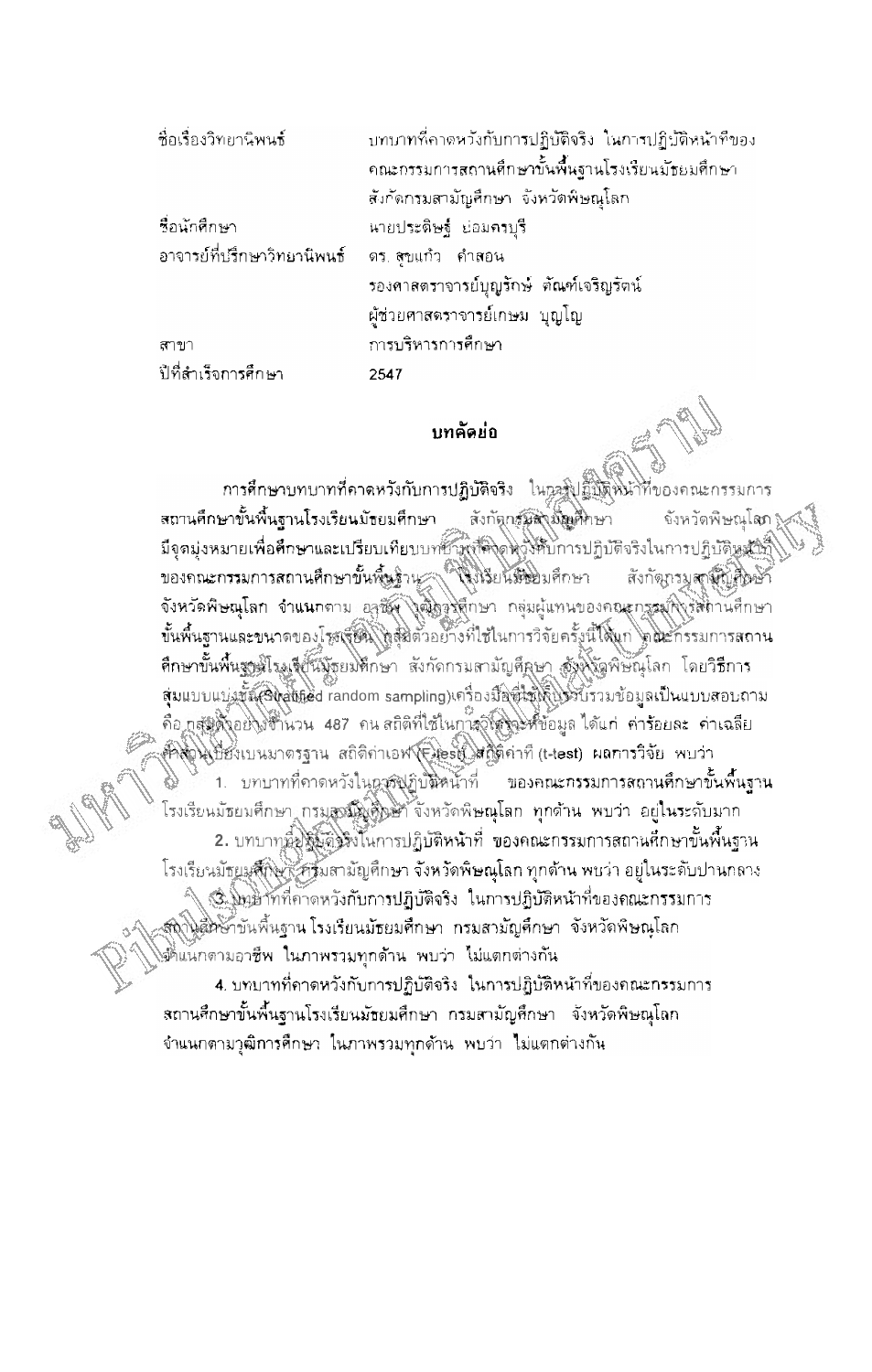5. บทบาทที่คาดหวังกับการปฏิบัติวริง ในการปฏิบัติหน้าที่ของคณะกรรมการ ิสถานคึกษาขั้นพื้นฐาน โรงเรียนมัธยมศึกษา กรมสามัญศึกษา จังหวัดพิษณุโลก ้จำแนกตามกลุ่มผู้แทนคณะกรรมการสถานศึกษาขั้นพื้นฐาน ในภาพรวมทุกด้าน พบว่า ไม่แตกต่างกัน

6. บทบาทที่คาดหวังกับการปฏิบัติจริง ในการปฏิบัติหน้าที่ของคณะกรรมการ RIOUS CONDECTION RECEIVED TO A RECEIVED TO THE CONDECTION ิสถานศึกษาขั้นพื้นฐานโรงเรียนมัธยมศึกษา กรมสามัญศึกษา จังหวัดพิษณุโลก ้จำแนกตามขนาดของโรงเรียน ในภาพรวมทุกด้าน พบว่า ไม่แตกต่างกัน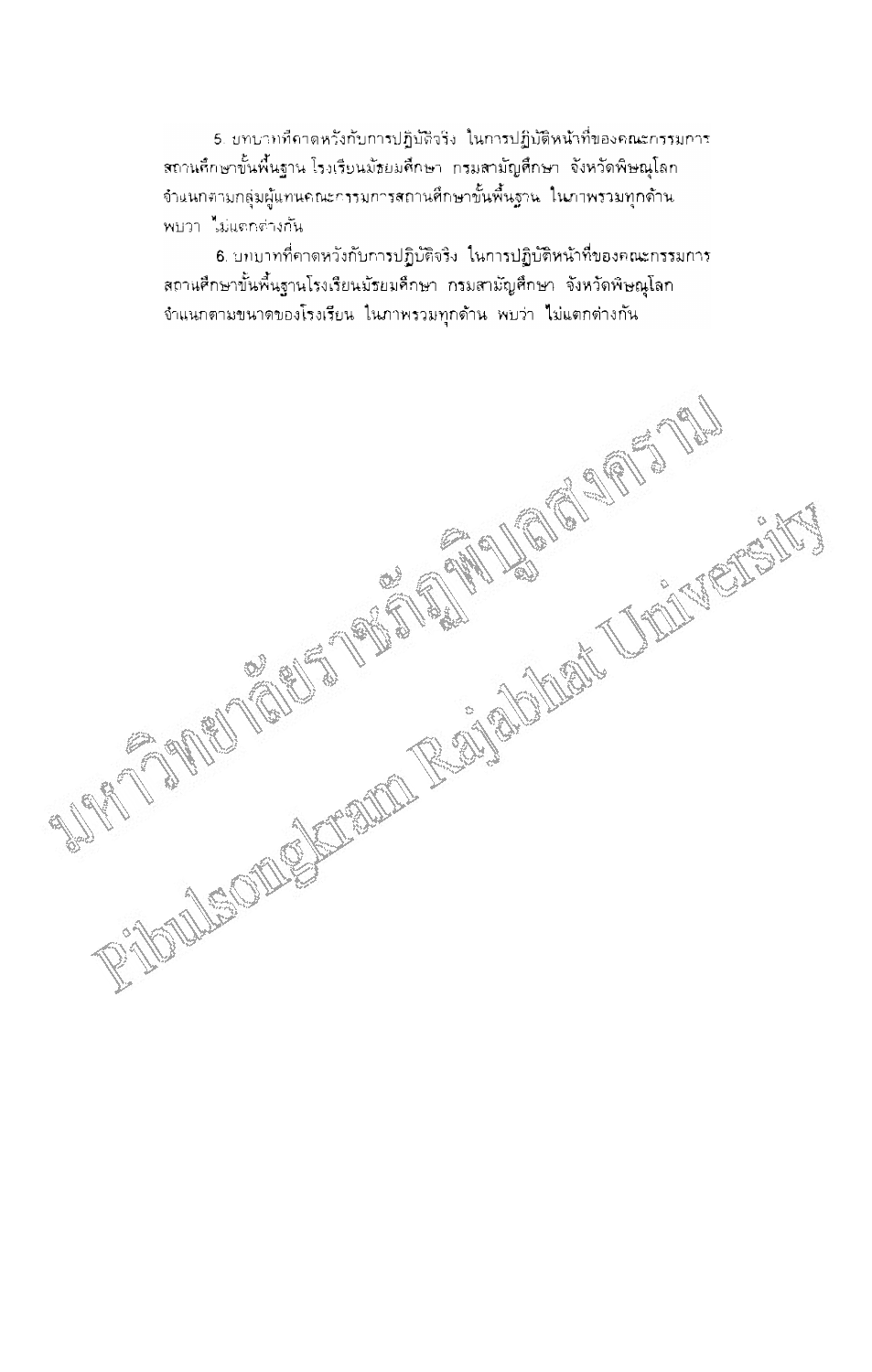EXPECTED ROLES AND ACTUAL PLEMENTATION:PRACTICE F.t.e OF THE COMMITTEES FROM BASIC EDUCATION IN HIGH SCHOOLS DEPARTMENT OF GENERAL EDUCATION PHITSANULOK PROVINCE

Author Mr. Pradit, Yomkornburi

Adv.sors Dr Sukkaev, Khamsorn

Assoc Prof Boonrak Tanchareon-rat

Asst Pro' Kasame Boonvo

Field Educational Administration

2004 Year

## **ABSTRACT**

the expected role and the actual and This research aimed to sture implementation of the communication *More* Basic Education Semodis, Department of General Education Phitsanuok Province The objectives of this research were to compare the expected roles and the actual actual practical of the committees from Basic Editation in high schools mplementation Of General Education Prasa with Arounce Occupation graduation degrees) and representative group of the committees from the Basic Equcation and oe school sizes were classible variables. The samples of this research were the committee members at the Basic Education in high schools. Department of Reisanurok Province. The sample group of some 487 cases General Education the stratified random sampling technique. The main too used in percata was ratingscale questional. The data is then analysed by statistical method of percentage, mean, standard deviation. F-test, and i-test. The data was eventually cornpared by the Sche'fe's Method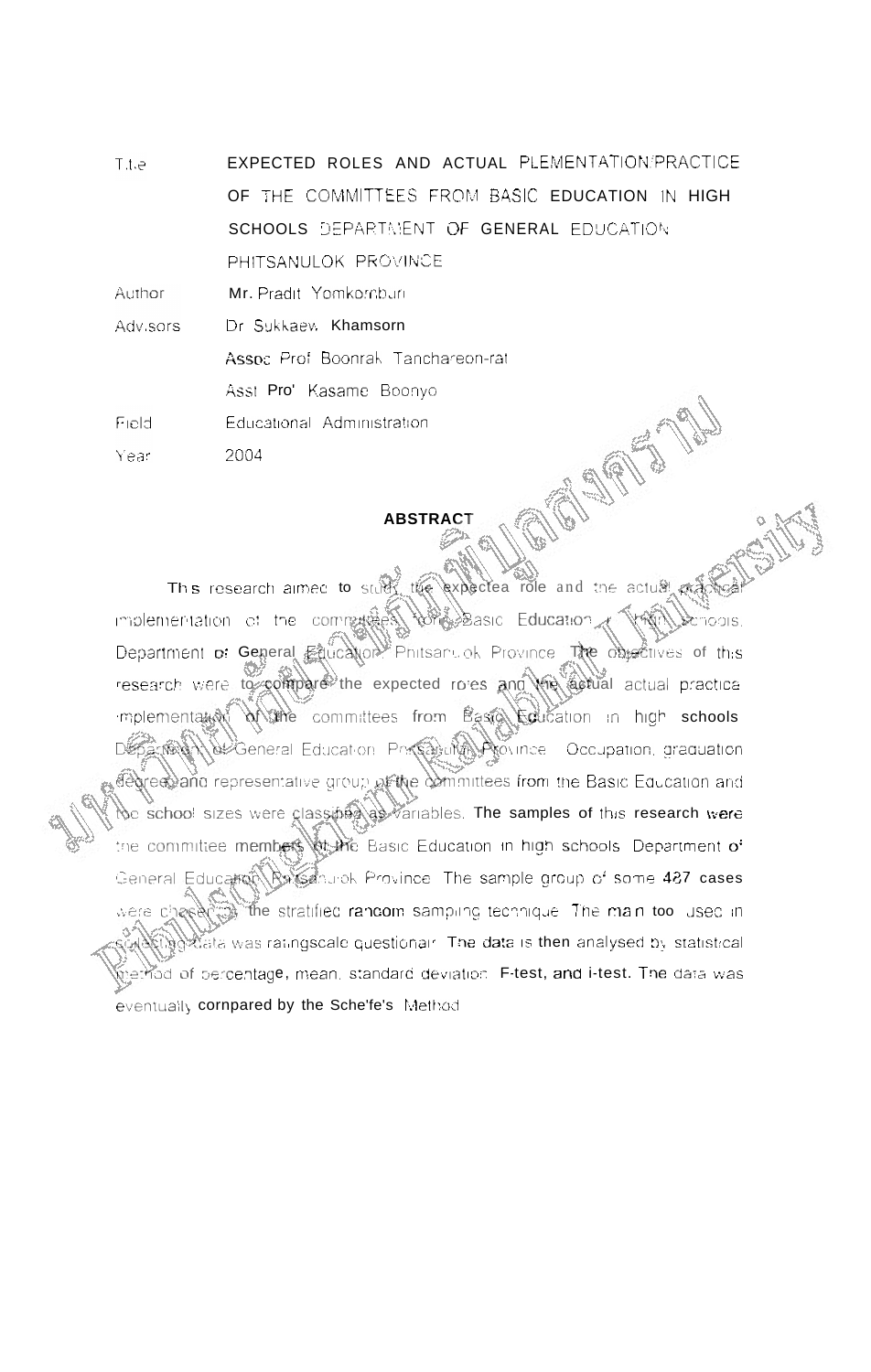The findings showed that :

1. The expected roles in implementing the responsibilities of the committees from Basic Education in high school, Department of General Education, Phitsanulok Province on 6 aspects were considered as in a highly satisfactory level.

2. The following were the actual roles in implementing the responsibilities of the committees from Basic Education in highschool, Department of General Education, Phitsanulok Province on 6 aspects were considered as  $\text{in } a$  moderately satisfactory level.

3. The comparison of the expected roles and the actual implementational practice of the committees from the Basic Education in highschools, Department of General Education, Phitsanulok Province, divided (b) occupation, were different,

4. The comparison of the expected roles and the actual practical implementation of the committees  $\Re$   $\gamma$  highschools, Department of General Education, Phitsanulok Province, were not difference as the correlation between the variable of "educational degree" and the overall variables.

 $5.$  The comparison of the expected roles and the actual practical implementation of the committees from Basic Education in high schools, Department of General Education, Phitsanulok Province is conducted. There are not difference as the correlation between the variable of "representative group" of the committees and the overall variables.

**6.** The comparison of the expected roles and the actual practical implementation of the committees from Basic Education in high schools, Department of General Education, Phitsanulok Province, were not difference as the correlation between the variable of "school size" and the overall variables.